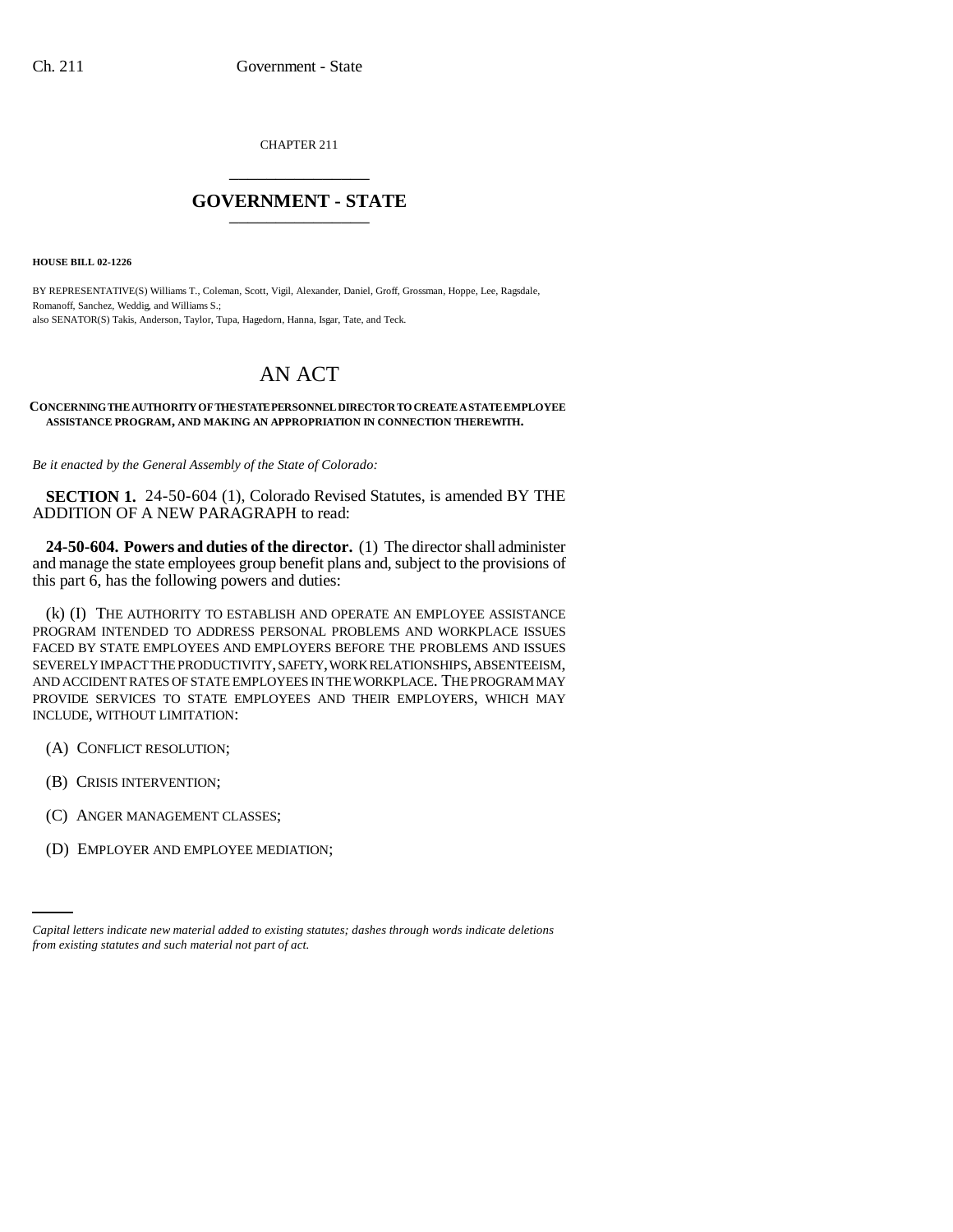(E) CONSULTATIONS WITH SUPERVISORS AND MANAGERS REGARDING PROBLEM EMPLOYEES;

(F) VIOLENCE IN THE WORKPLACE TRAINING;

(G) SEXUAL HARASSMENT TRAINING; AND

(H) ANY OTHER FACILITATED GROUPS AND WORKSHOPS ADDRESSING WORKPLACE ISSUES.

(II) ANY STATE AGENCY OR INSTITUTION THAT DOES NOT MAKE CONTRIBUTIONS FOR PARTICIPATION IN ANY EMPLOYEE ASSISTANCE PROGRAM ESTABLISHED AND OPERATED PURSUANT TO THIS PARAGRAPH (k) SHALL NOT BE ALLOWED TO PARTICIPATE IN THE PROGRAM. HOWEVER, NOTHING IN THIS SUBPARAGRAPH (II) SHALL BE CONSTRUED TO LIMIT THE ABILITY OF:

(A) ANY STATE EMPLOYEE TO PARTICIPATE IN THE PROGRAM REGARDLESS OF WHETHER THE STATE AGENCY OR INSTITUTION THAT EMPLOYS THE STATE EMPLOYEE MAKES CONTRIBUTIONS TO PARTICIPATE IN THE PROGRAM; AND

(B) ANY STATE AGENCY OR INSTITUTION TO PARTICIPATE IN THE PROGRAM IN THE EVENT OF A CRISIS OR EMERGENCY SITUATION IN THE WORKPLACE REGARDLESS OF WHETHER THE STATE AGENCY OR INSTITUTION MAKES CONTRIBUTIONS TO PARTICIPATE IN THE PROGRAM.

(III) DEPENDENTS OF A STATE EMPLOYEE ARE NOT ELIGIBLE TO PARTICIPATE IN ANY EMPLOYEE ASSISTANCE PROGRAM ESTABLISHED AND OPERATED PURSUANT TO THIS PARAGRAPH (k).

(IV) ANY EMPLOYEE ASSISTANCE PROGRAM ESTABLISHED AND OPERATED PURSUANT TO THIS PARAGRAPH (k) SHALL BE SET FORTH IN PROCEDURES ADOPTED IN ACCORDANCE WITH THE PROVISIONS OF ARTICLE 4 OF THIS TITLE, AND SUCH PROCEDURES SHALL SPECIFY, WITHOUT LIMITATION, THE SERVICES TO BE OFFERED BY THE PROGRAM, THE ELIGIBILITY GUIDELINES FOR PARTICIPATION IN THE PROGRAM, AND THE SOURCES OF FUNDING FOR THE PROGRAM, WHICH, FOR THE 2003-04 FISCAL YEAR AND ANY FISCAL YEAR THEREAFTER, MAY INCLUDE, BUT NEED NOT BE LIMITED TO, THE GROUP BENEFIT PLANS RESERVE FUND CREATED IN SECTION 24-50-613, THE RISK MANAGEMENT FUND CREATED IN SECTION 24-30-1510, AND INTEREST DERIVED FROM THE INVESTMENT OF SAID FUNDS.

(V) FOR THE 2002-03 FISCAL YEAR, ANY EMPLOYEE ASSISTANCE PROGRAM ESTABLISHED AND OPERATED PURSUANT TO THIS PARAGRAPH (k) SHALL BE FUNDED THROUGH A COMBINATION OF THE FOLLOWING RESOURCES AS DETERMINED BY THE DIRECTOR:

(A) VOLUNTARY ASSESSMENTS AGAINST EACH STATE AGENCY OR INSTITUTION BASED ON THE AGENCY OR INSTITUTION'S FULL-TIME EQUIVALENCY COUNT AS OF AUGUST 1, 2002, WITH THE AMOUNT OF THE ASSESSMENT TO BE DETERMINED BY THE DIRECTOR AND SUCH AMOUNT TO BE IDENTICAL FOR EACH AGENCY AND INSTITUTION;

(B) UNTIL NOVEMBER 30, 2003, MANDATORY ASSESSMENTS AGAINST AN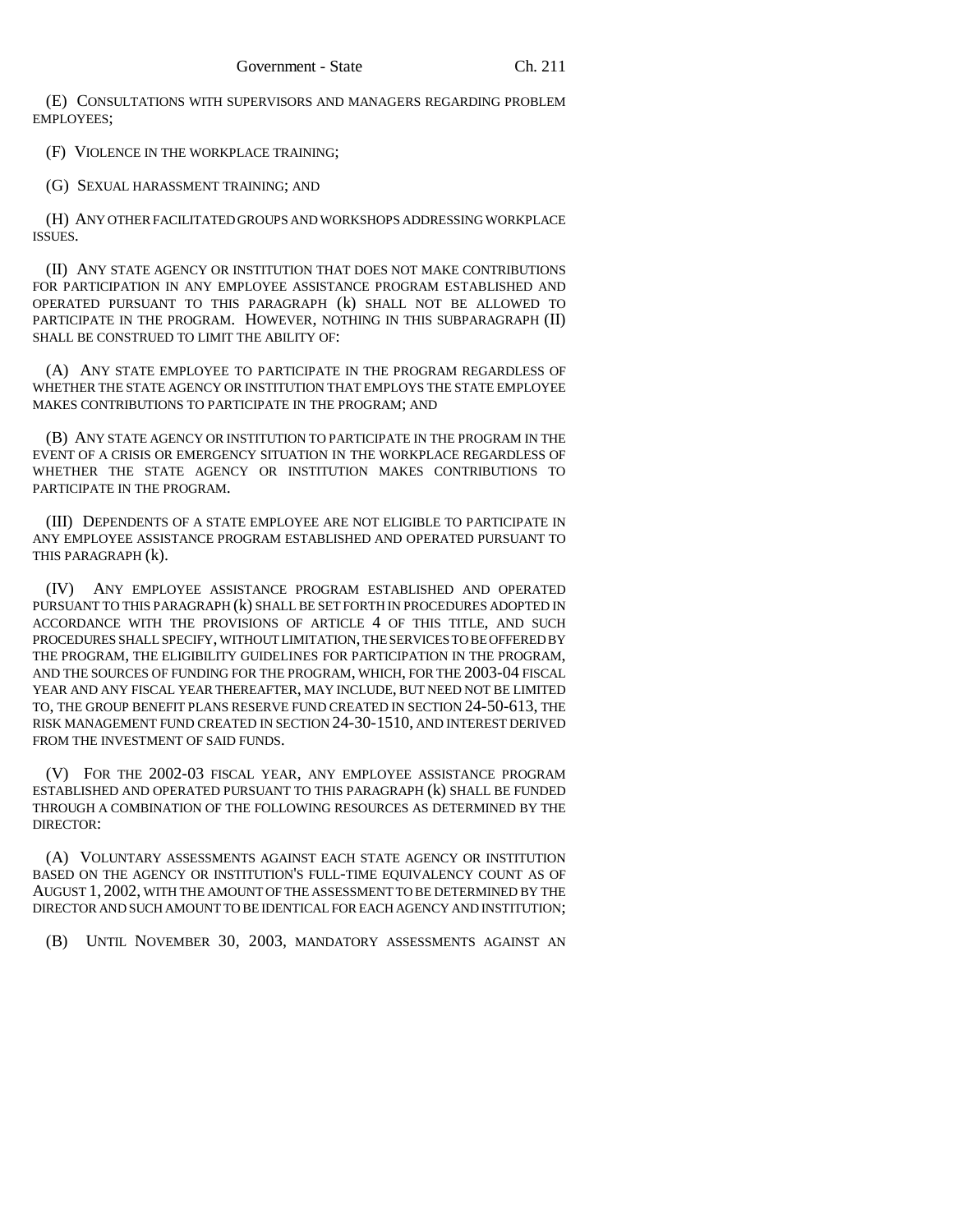## Ch. 211 Government - State

EMPLOYEE'S SHARE OF THE MEDICAL BENEFITS PREMIUM FOR EMPLOYEES ENROLLED IN GROUP BENEFIT PLANS THAT INCLUDE ENROLLMENT IN MEDICAL BENEFITS, WITH THE AMOUNT OF THE ASSESSMENT TO BE DETERMINED BY THE DIRECTOR AND SUCH AMOUNT TO BE IDENTICAL FOR EACH EMPLOYEE; AND

(C) IF NECESSARY, MONEYS FROM THE GROUP BENEFIT PLANS RESERVE FUND CREATED IN SECTION 24-50-613.

**SECTION 2.** 24-30-1510 (3), Colorado Revised Statutes, is amended BY THE ADDITION OF A NEW PARAGRAPH to read:

**24-30-1510. Risk management fund - creation - authorized and unauthorized payments.** (3) Expenditures shall be made out of the risk management fund in accordance with subsection (1) of this section only for the following purposes:

(g) TO FUND AN EMPLOYEE ASSISTANCE PROGRAM ESTABLISHED AND OPERATED BY THE EXECUTIVE DIRECTOR PURSUANT TO SECTION 24-50-604 (1) (k).

**SECTION 3. Appropriation.** (1) In addition to any other appropriation, there is hereby appropriated, to the department of personnel, for allocation to the human resource services division, for the employee assistance program, for the fiscal year beginning July 1, 2002, the sum of three hundred sixty-four thousand sixty dollars (\$364,060) and 4.5 FTE, or so much thereof as may be necessary for the implementation of this act. Said sum shall be cash funds exempt from moneys collected pursuant to section 24-50-604 (1) (k) (V), Colorado Revised Statutes, and shall be allocated as follows:

(a) Two hundred sixty-three thousand nine hundred forty-three dollars (\$263,943) and 4.5 FTE for personal services;

(b) Thirty-seven thousand two hundred thirty-three dollars (\$37,233) for operating expenses; and

(c) Sixty-two thousand eight hundred eighty-four dollars (\$62,884) for indirect cost recoveries.

(2) For the implementation of this act, appropriations made in the annual general appropriation act for the fiscal year beginning July 1, 2002, shall be adjusted as follows:

(a) The general fund appropriation to the department of personnel, division of human resource services, human resource services, state agency services, for personal services, is decreased by sixty-two thousand eight hundred eighty-four dollars (\$62,884).

(b) The cash funds exempt appropriation to the department of personnel, division of human resource services, human resource services, state agency services, for personal services, is increased by sixty-two thousand eight hundred eighty-four dollars (\$62,884). Said sum shall be from the appropriation made in subsection (1) (c) of this section.